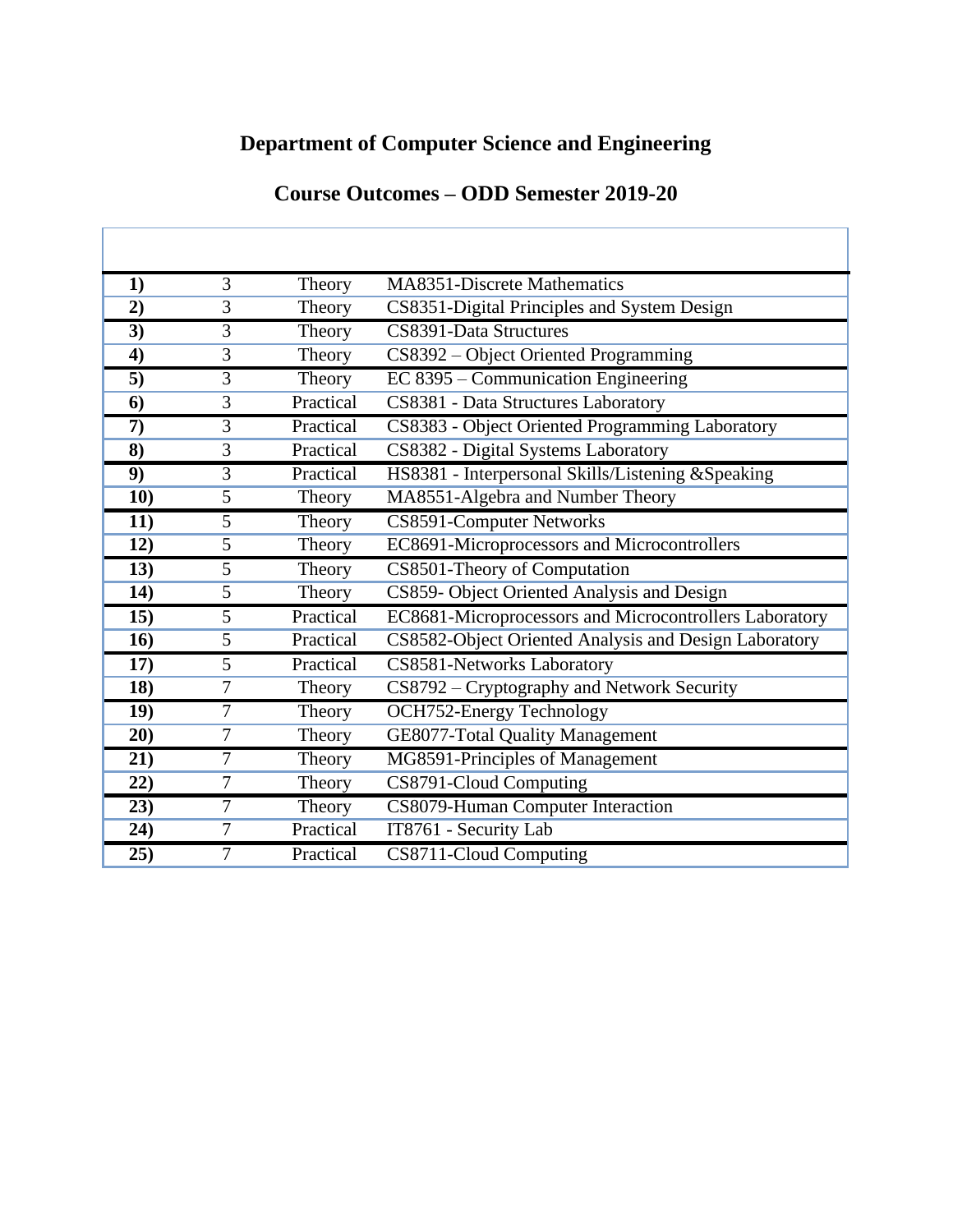# **ODD Semester 2019-20**

#### **3 rd Semester – B.E. CSE**

| $\cos$          | Course Outcome: The students, after the completion of the course, are expected to                                                                                                           |
|-----------------|---------------------------------------------------------------------------------------------------------------------------------------------------------------------------------------------|
|                 |                                                                                                                                                                                             |
| CO <sub>1</sub> | Find the pcnf & pdnf, rules of inference theory and proof methods.                                                                                                                          |
| CO <sub>2</sub> | Understanding the mathematical Induction, pigeonhole principle, Permutations and<br>combinations, Generating functions, Inclusion and exclusion principle and Applying its<br>applications. |
| CO <sub>3</sub> | Apply the concepts and techniques of Graphs and graph models                                                                                                                                |
| CO <sub>4</sub> | Be exposed to concepts and properties of algebraic structures such as groups, rings and<br>fields.                                                                                          |
| CO <sub>5</sub> | Understanding lattices and Boolean algebra                                                                                                                                                  |
| CO <sub>6</sub> | Develop knowledge in Logic, Graphs and algebraic system in engineering.                                                                                                                     |

| <b>CO<sub>s</sub></b> | Course Outcome: The students, after the completion of the course, are expected to |
|-----------------------|-----------------------------------------------------------------------------------|
|                       |                                                                                   |
| CO <sub>1</sub>       | Simplify Boolean functions using KMap                                             |
| CO <sub>2</sub>       | Design and Analyze Combinational Circuits.                                        |
| CO <sub>3</sub>       | Design and Analyze Synchronous Sequential Circuits.                               |
| CO <sub>4</sub>       | Design and Analyze Asynchronous Sequential Circuits.                              |
| CO <sub>5</sub>       | Implement designs using Programmable Logic Devices.                               |
| CO6                   | Write HDL code for combinational and Sequential Circuits.                         |
|                       |                                                                                   |

Г

T

| $\cos$          | Course Outcome: The students, after the completion of the course, are expected to                 |
|-----------------|---------------------------------------------------------------------------------------------------|
|                 |                                                                                                   |
| CO <sub>1</sub> | Implement abstract data types using arrays and linked list.                                       |
| CO <sub>2</sub> | Apply the different linear data structures like stack and queue to various computing<br>problems. |
| CO <sub>3</sub> | Implement different types of trees and apply them to problem solutions.                           |
| CO <sub>4</sub> | Discuss graph structure and understand various operations on graphs and their<br>applicability.   |
| CO <sub>5</sub> | Analyze the various sorting and searching algorithms.                                             |
| CO <sub>6</sub> | Understand the hashing technique and hash functions.                                              |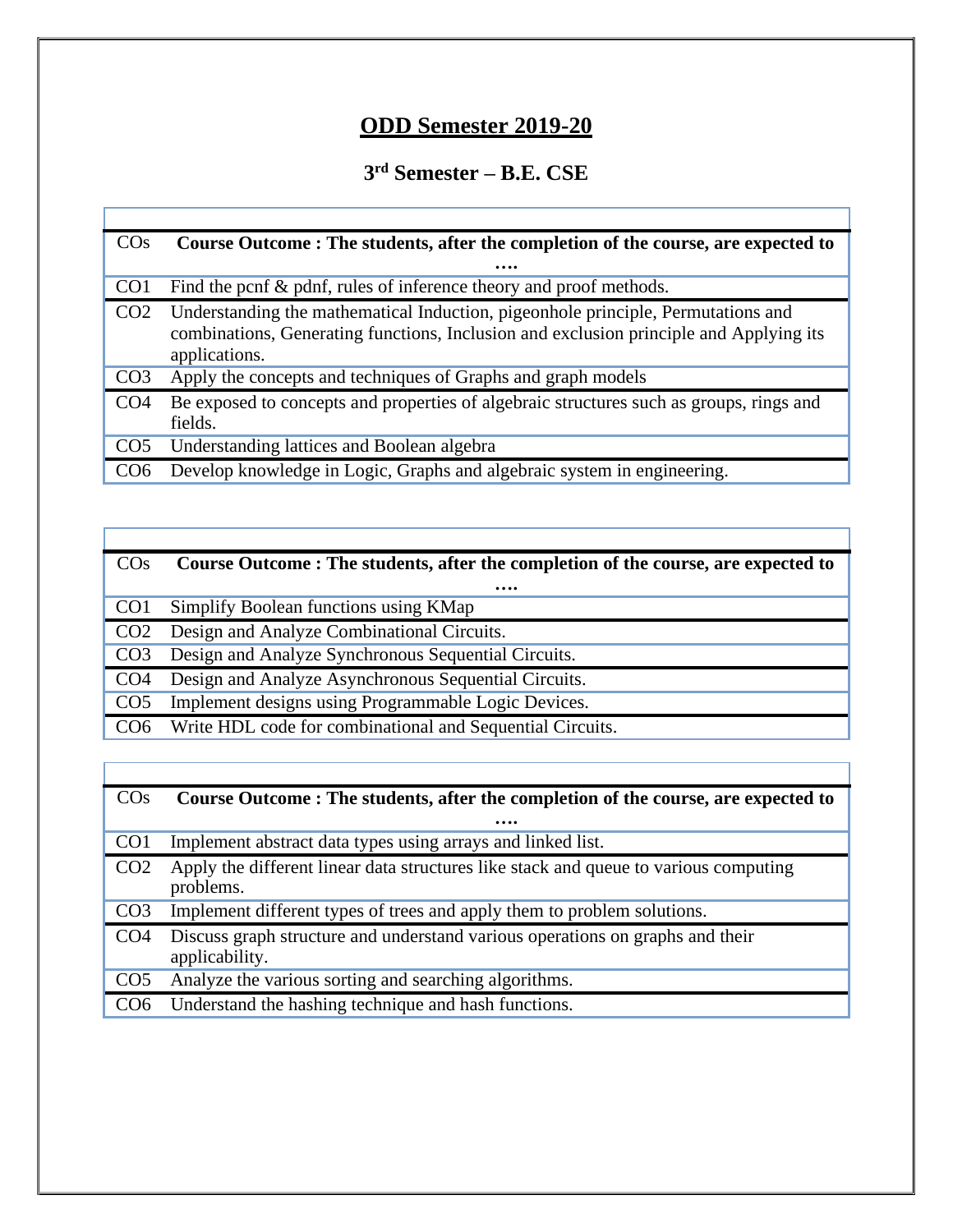| $\cos$          | Course Outcome: The students, after the completion of the course, are expected to |
|-----------------|-----------------------------------------------------------------------------------|
|                 |                                                                                   |
|                 | CO1 Develop Java programs using OOP principles                                    |
|                 | CO2 Develop Java programs using the concepts of inheritance and interfaces        |
| CO <sub>3</sub> | Build Java applications using exceptions and I/O streams                          |
| CO <sub>4</sub> | Develop Java applications with threads and generics classes                       |
| CO <sub>5</sub> | Develop interactive Java programs using swings                                    |
| CO <sub>6</sub> | Develop an application based upon the concepts of Java.                           |
|                 |                                                                                   |

#### COs **Course Outcome : The students, after the completion of the course, are expected to ….** CO1 Describe the concepts of analog modulation systems CO2 Illustrate pulse communication techniques. CO3 Summarize the concepts of digital modulation systems

CO4 Implement the source coding and Error control techniques.

CO5 Explain the basic principles in the generation spread spectrum signals

CO6 Explain the methods for multiple access in communication systems.

### **Laboratory**

| $\cos$          | Course Outcome: The students, after the completion of the course, are expected to                            |
|-----------------|--------------------------------------------------------------------------------------------------------------|
|                 |                                                                                                              |
| CO <sub>1</sub> | Write functions to implement linear and non-linear data structure operations                                 |
| CO <sub>2</sub> | Suggest appropriate linear / non-linear data structure operations for solving a given<br>problem             |
| CO <sub>3</sub> | Appropriately use the linear / non-linear data structure operations for a given problem                      |
| CO <sub>4</sub> | Apply appropriate hash functions that result in a collision free scenario for data storage<br>and retrieval. |

| $\cos$          | Course Outcome: The students, after the completion of the course, are expected to    |
|-----------------|--------------------------------------------------------------------------------------|
|                 |                                                                                      |
| CO <sub>1</sub> | Develop and implement Java programs for simple applications that make use of classes |
| CO <sub>2</sub> | Develop and implement Java programs with arraylist                                   |
| CO <sub>3</sub> | Develop and implement Java programs for simple applications that make use of classes |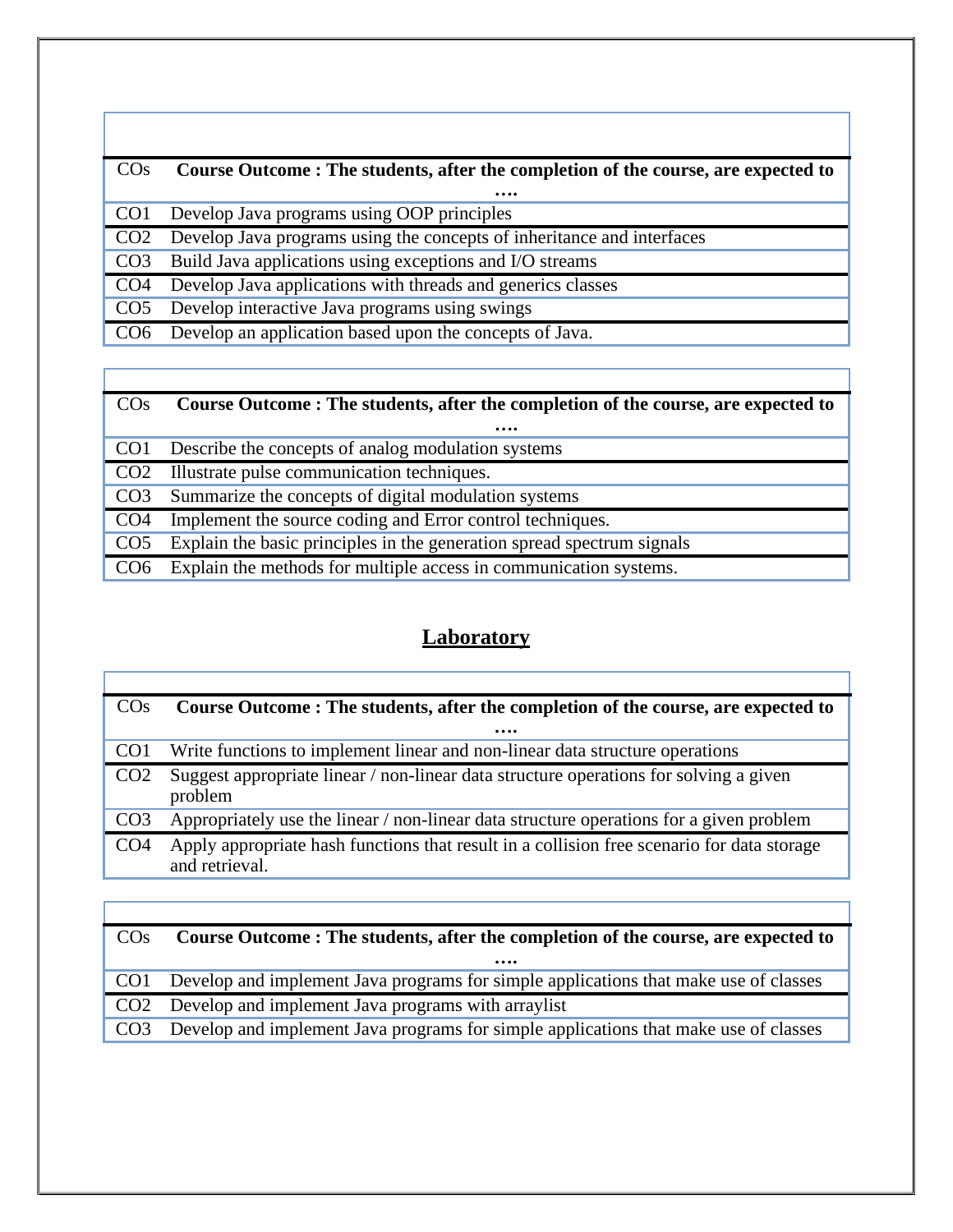## COs **Course Outcome : The students, after the completion of the course, are expected to ….** CO1 Implement simplified combinational circuits using basic logic gates CO2 Implement combinational circuits using MSI devices CO3 Implement sequential circuits like registers and counters CO4 Simulate combinational and sequential circuits using HDL

#### COs **Course Outcome : The students, after the completion of the course, are expected to**

|                 | CO1 Listen and respond appropriately.                                               |
|-----------------|-------------------------------------------------------------------------------------|
|                 | CO <sub>2</sub> Participate in group discussions                                    |
|                 | CO3 Make effective presentations                                                    |
| CO <sub>4</sub> | Participate confidently and appropriately in conversations both formal and informal |

### **5 th Semester B.E. CSE**

| $\cos$          | Course Outcome: The students, after the completion of the course, are expected to                                                            |
|-----------------|----------------------------------------------------------------------------------------------------------------------------------------------|
|                 |                                                                                                                                              |
| CO <sub>1</sub> | Introduce the basic notions of groups which will be used to solve group theory related<br>problems.                                          |
| CO <sub>2</sub> | Introduce the basic notions of rings, fields which will then be used to solve related<br>problems.                                           |
| CO <sub>3</sub> | Introduce and apply the concepts of rings, finite fields and polynomials.                                                                    |
| CO <sub>4</sub> | Understand the basic concepts in number theory.                                                                                              |
| CO <sub>5</sub> | Examine the key questions in the Theory of Numbers.                                                                                          |
| CO <sub>6</sub> | Give an integrated approach to number theory and abstract algebra, and provide a firm<br>basis for further reading and study in the subject. |

| $\cos$          | Course Outcome: The students, after the completion of the course, are expected to       |
|-----------------|-----------------------------------------------------------------------------------------|
|                 |                                                                                         |
| CO <sub>1</sub> | Understand the basic layers and its functions in computer networks                      |
| CO <sub>2</sub> | Evaluate the performance of a network                                                   |
| CO <sub>3</sub> | Understand the basics of how data flows from one node to another                        |
| CO <sub>4</sub> | Analyze and design routing algorithm and protocols for various functions in the network |
| CO <sub>5</sub> | Analyze functionalities and protocols at the Transport Layer                            |
| CO6             | Understand the working of various application layer protocols                           |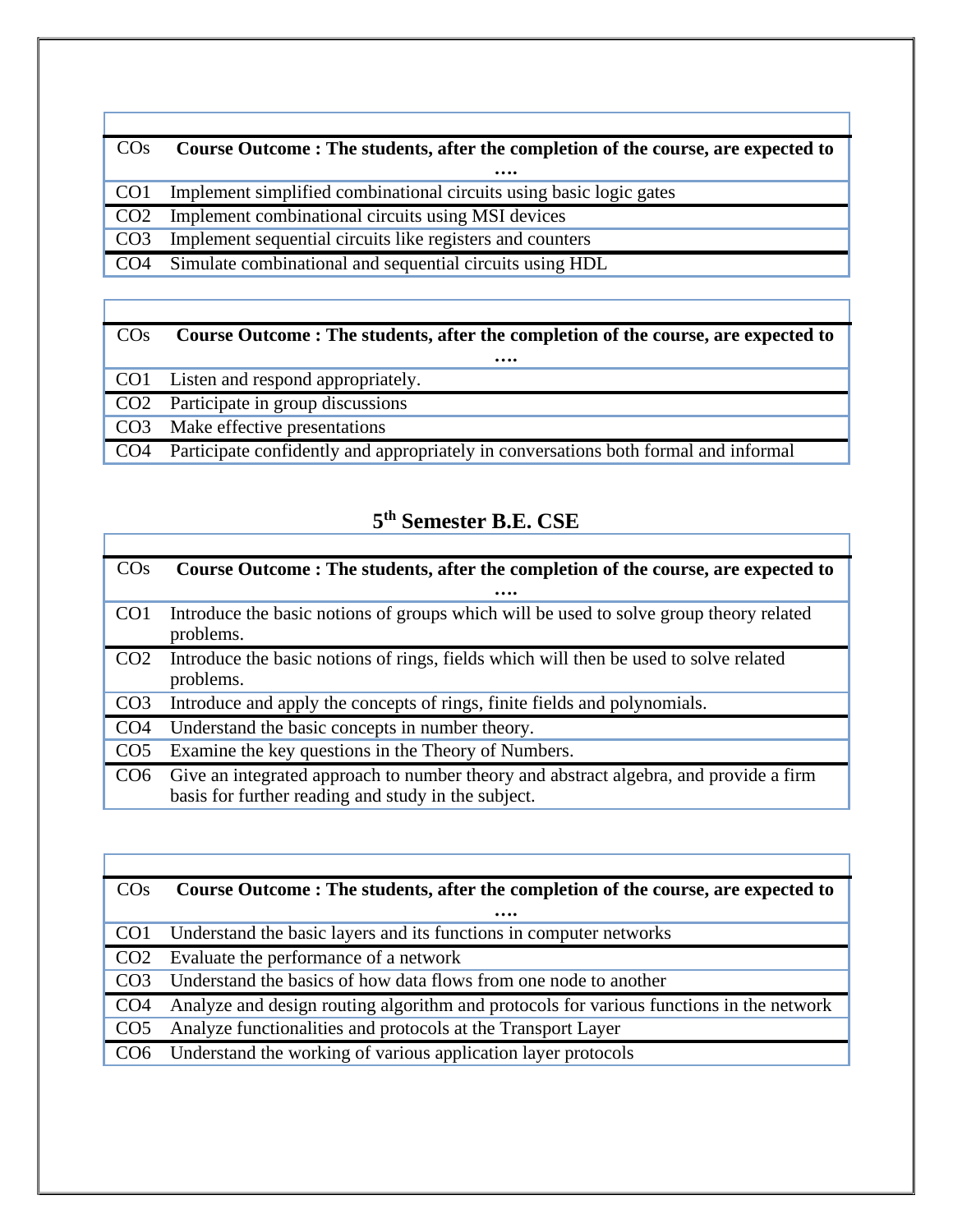| $\cos$          | Course Outcome: The students, after the completion of the course, are expected to                                                                           |
|-----------------|-------------------------------------------------------------------------------------------------------------------------------------------------------------|
|                 |                                                                                                                                                             |
| CO <sub>1</sub> | Describe the architecture of 8086, addressing modes and machine language instruction                                                                        |
|                 | formats.                                                                                                                                                    |
| CO <sub>2</sub> | Differentiate minimum and maximum modes of 8086 and concepts of I/O Programming                                                                             |
| CO <sub>3</sub> | Describe 8255 modes of operation, interfacing A to D, D to A converters                                                                                     |
| CO <sub>4</sub> | Apply the programming techniques in designing simple assembly language programs for<br>solving simple problems by using instruction sets of microcontroller |
| CO <sub>5</sub> | Describe the architecture of 8051 microcontroller and its addressing modes                                                                                  |
| CO <sub>6</sub> | Design a microcontroller based system                                                                                                                       |
|                 |                                                                                                                                                             |

| $\cos$          | Course Outcome: The students, after the completion of the course, are expected to |
|-----------------|-----------------------------------------------------------------------------------|
|                 |                                                                                   |
| CO <sub>1</sub> | Students should be able to design an automata for any given pattern               |
| CO <sub>2</sub> | Students should be able to specify regular expression for any string pattern      |
| CO <sub>3</sub> | Students should be able to write context free grammar for any language            |
| CO <sub>4</sub> | Students should be able to apply turing machine to propose computation solution   |
| CO <sub>5</sub> | Students should be able to interpret whether a problem is decidable or not        |
| CO <sub>6</sub> | Students should be able to interpret NP class problems                            |

| <b>CO<sub>S</sub></b> | Course Outcome: The students, after the completion of the course, are expected to |
|-----------------------|-----------------------------------------------------------------------------------|
|                       |                                                                                   |
| CO <sub>1</sub>       | Explain OOAD concepts and various UML diagrams.                                   |
| CO <sub>2</sub>       | Illustrate about domain models and conceptual classes                             |
| CO <sub>3</sub>       | Explain Dynamic and implementation UML diagram.                                   |
| CO <sub>4</sub>       | Select an appropriate design pattern                                              |
| CO <sub>5</sub>       | Develop Code from Design, Compare and contrast various testing techniques         |
| CO6                   | Demonstrate various designing Techniques                                          |

| CO <sub>s</sub> | Course Outcome: The students, after the completion of the course, are expected to |  |  |
|-----------------|-----------------------------------------------------------------------------------|--|--|
|                 |                                                                                   |  |  |
| CO <sub>1</sub> | Write ALP Programmes for fixed and Floating Point and Arithmetic operations.      |  |  |
| CO <sub>2</sub> | Interface different I/Os with processor.                                          |  |  |
| CO <sub>3</sub> | Generate waveforms using Microprocessors.                                         |  |  |
| CO <sub>4</sub> | Execute Programs in 8051.                                                         |  |  |
| CO <sub>5</sub> | Explain the difference between simulator and Emulator.                            |  |  |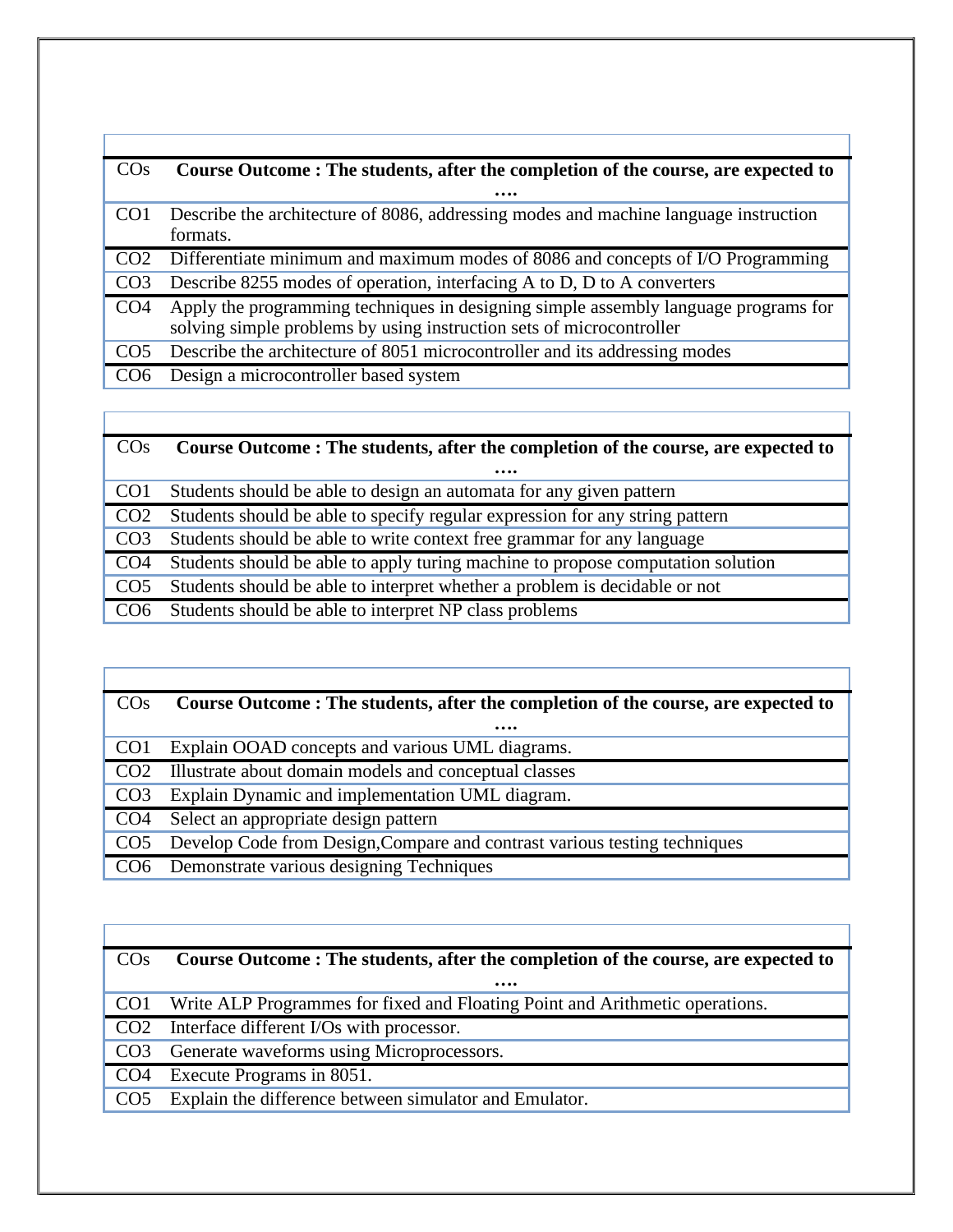| CO <sub>s</sub> | Course Outcome: The students, after the completion of the course, are expected to                                            |
|-----------------|------------------------------------------------------------------------------------------------------------------------------|
|                 |                                                                                                                              |
| CO <sub>1</sub> | Perform OO analysis and design for a given problem specification.                                                            |
| CO <sub>2</sub> | Identify and map basic software requirements in UML mapping.                                                                 |
| CO <sub>3</sub> | Improve the software quality using design patterns and to explain the rationale behind<br>applying specific design patterns. |
| CO <sub>4</sub> | Test the compliance of the software with the SRS.                                                                            |

#### COs **Course Outcome : The students, after the completion of the course, are expected to ….** CO1 Implement various protocols using TCP and UDP. CO2 Compare the performance of different transport layer protocols. CO3 Use simulation tools to analyze the performance of various network protocols. CO4 Analyze various routing algorithms. CO5 Implement error correction codes.

## **7 th Semester B.E. CSE**

| $\cos$          | Course Outcome: The students, after the completion of the course, are expected to        |
|-----------------|------------------------------------------------------------------------------------------|
|                 |                                                                                          |
| CO <sub>1</sub> | Illustrate the principles of number theory and compare various cryptographic techniques. |
| CO <sub>2</sub> | Demonstrate how Block Ciphers such as DES, AES, Triple DES, RC5 and public key           |
|                 | crypto-systems are implemented.                                                          |
| CO <sub>3</sub> | Apply hash function and digital signatures to implement authentication protocols         |
| CO <sub>4</sub> | Illustrate the role of firewall in implementing trusted systems                          |
| CO <sub>5</sub> | Analyze how applications can be secured                                                  |
| CO <sub>6</sub> | Illustrate secure coding in the developed applications                                   |
|                 |                                                                                          |

|                 | Course Outcome: The students, after the completion of the course, are expected to                                                                                                     |
|-----------------|---------------------------------------------------------------------------------------------------------------------------------------------------------------------------------------|
|                 | .                                                                                                                                                                                     |
| CO <sub>1</sub> | Understand conventional Energy sources, Non-conventional Energy sources,<br>biomass sources and develop design parameters for equipment to be used in<br>Chemical process industries. |
|                 | CO2 Understand energy conservation in process industries                                                                                                                              |
|                 | Understand energy conservation in Non-conventional Energy sources                                                                                                                     |
| CO <sub>4</sub> | Non-conventional Energy sources biomass sources                                                                                                                                       |
|                 | Understand develop design parameters for equipment to be used in Chemical                                                                                                             |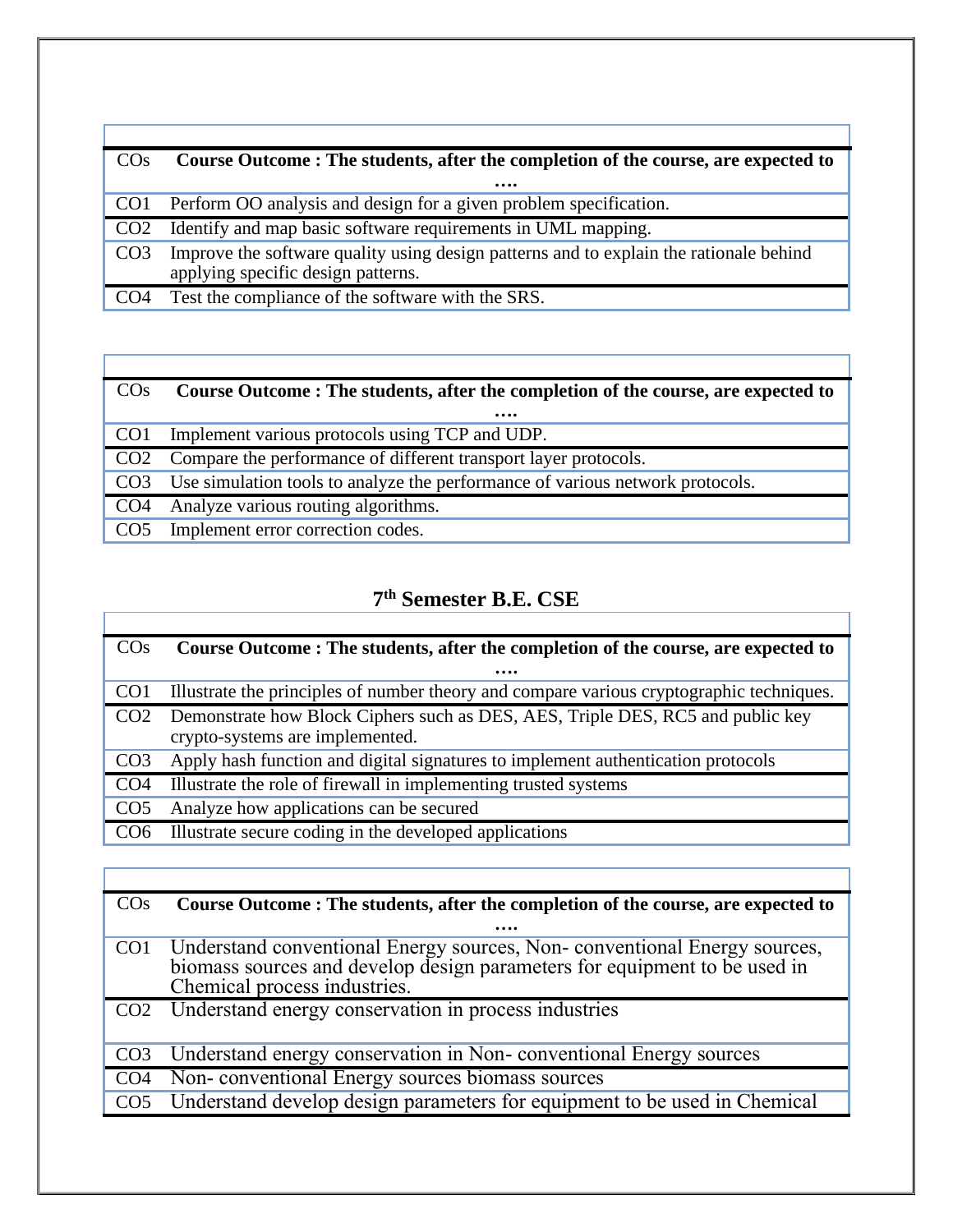process industries.

CO6 Understand conventional Energy sources in industries

| $\cos$          | Course Outcome: The students, after the completion of the course, are expected to |  |  |  |  |
|-----------------|-----------------------------------------------------------------------------------|--|--|--|--|
|                 |                                                                                   |  |  |  |  |
| CO <sub>1</sub> | Describe the grid computing techniques to solve large scale scientific problems.  |  |  |  |  |
| CO <sub>2</sub> | Explain the concept of virtualization.                                            |  |  |  |  |
| CO <sub>3</sub> | Use the grid and cloud tool kits.                                                 |  |  |  |  |
| CO <sub>4</sub> | Summarize the security models in the grid and the cloud environment               |  |  |  |  |
| CO <sub>5</sub> | Understand how Grid computing helps in solving large scale scientific problems    |  |  |  |  |
| CO <sub>6</sub> | Understand the security issues in the grid and the cloud environment.             |  |  |  |  |

| $\cos$          | Course Outcome: The students, after the completion of the course, are expected to    |  |  |  |
|-----------------|--------------------------------------------------------------------------------------|--|--|--|
|                 |                                                                                      |  |  |  |
| CO <sub>1</sub> | understanding of managerial functions like planning, organizing, staffing, leading & |  |  |  |
|                 | controlling and have same basic knowledge on international aspect of management      |  |  |  |
| CO <sub>2</sub> | Solve the problems to find minimum cost and shortest route                           |  |  |  |
| CO <sub>3</sub> | Apply integer programming to solve real-life applications                            |  |  |  |
| CO <sub>4</sub> | Apply the methods to solve Non-linear programming problems                           |  |  |  |
| CO <sub>5</sub> | Use CPM for project management                                                       |  |  |  |
|                 | Use PERT for project management                                                      |  |  |  |

| $\cos$          | Course Outcome: The students, after the completion of the course, are expected to                                        |
|-----------------|--------------------------------------------------------------------------------------------------------------------------|
|                 |                                                                                                                          |
| CO <sub>1</sub> | Articulate the main concepts, key technologies, strengths and limitations of cloud<br>computing.                         |
| CO <sub>2</sub> | Learn the key and enabling technologies that help in the development of cloud.                                           |
| CO <sub>3</sub> | Develop the ability to understand and use the architecture of compute and storage cloud,<br>service and delivery models. |
| CO <sub>4</sub> | Explain the core issues of cloud computing such as resource management and security.                                     |
| CO <sub>5</sub> | Be able to install and use current cloud technologies.                                                                   |
| CO <sub>6</sub> | Evaluate and choose the appropriate technologies, algorithms and approaches for<br>implementation and use of cloud.      |

COs **Course Outcome : The students, after the completion of the course, are expected to**

**….**

CO1 Design effective dialog for HCI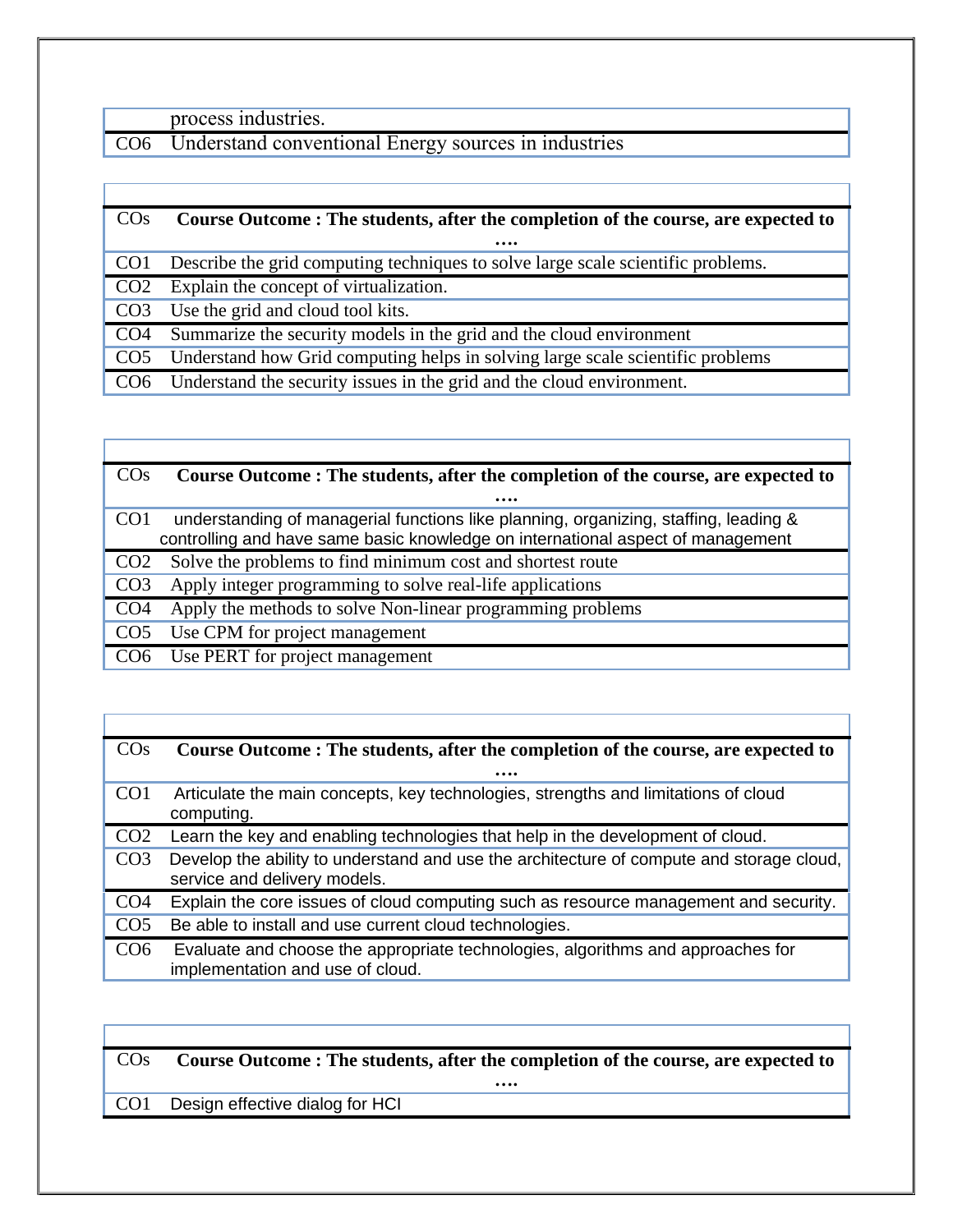| CO <sub>2</sub> Design effective HCI for individuals and persons with disabilities.       |
|-------------------------------------------------------------------------------------------|
| CO3 Assess the importance of user feedback.                                               |
| CO4 Explain the HCI implications for designing multimedia/ecommerce/e-learning Web sites. |
| CO5 Develop meaningful user interface.                                                    |
| CO6 Develop meaningful user interface.                                                    |

## **Laboratory**

Г

| $\cos$          | Course Outcome: The students, after the completion of the course, are expected to |
|-----------------|-----------------------------------------------------------------------------------|
|                 |                                                                                   |
| CO <sub>1</sub> | Implement the cipher techniques.                                                  |
|                 | CO <sub>2</sub> Develop the various security algorithms.                          |
| CO <sub>3</sub> | Use different open source tools for network security and analysis.                |

| $\cos$          | Course Outcome: The students, after the completion of the course, are expected to |  |  |  |
|-----------------|-----------------------------------------------------------------------------------|--|--|--|
|                 |                                                                                   |  |  |  |
| CO <sub>1</sub> | Configure various virtualization tools such as Virtual Box, VMware workstation.   |  |  |  |
| CO <sub>2</sub> | Design and deploy a web application in a PaaS environment.                        |  |  |  |
| CO <sub>3</sub> | Learn how to simulate a cloud environment to implement new schedulers.            |  |  |  |
| CO <sub>4</sub> | Install and use a generic cloud environment that can be used as a private cloud   |  |  |  |
| CO <sub>5</sub> | Manipulate large data sets in a parallel environment.                             |  |  |  |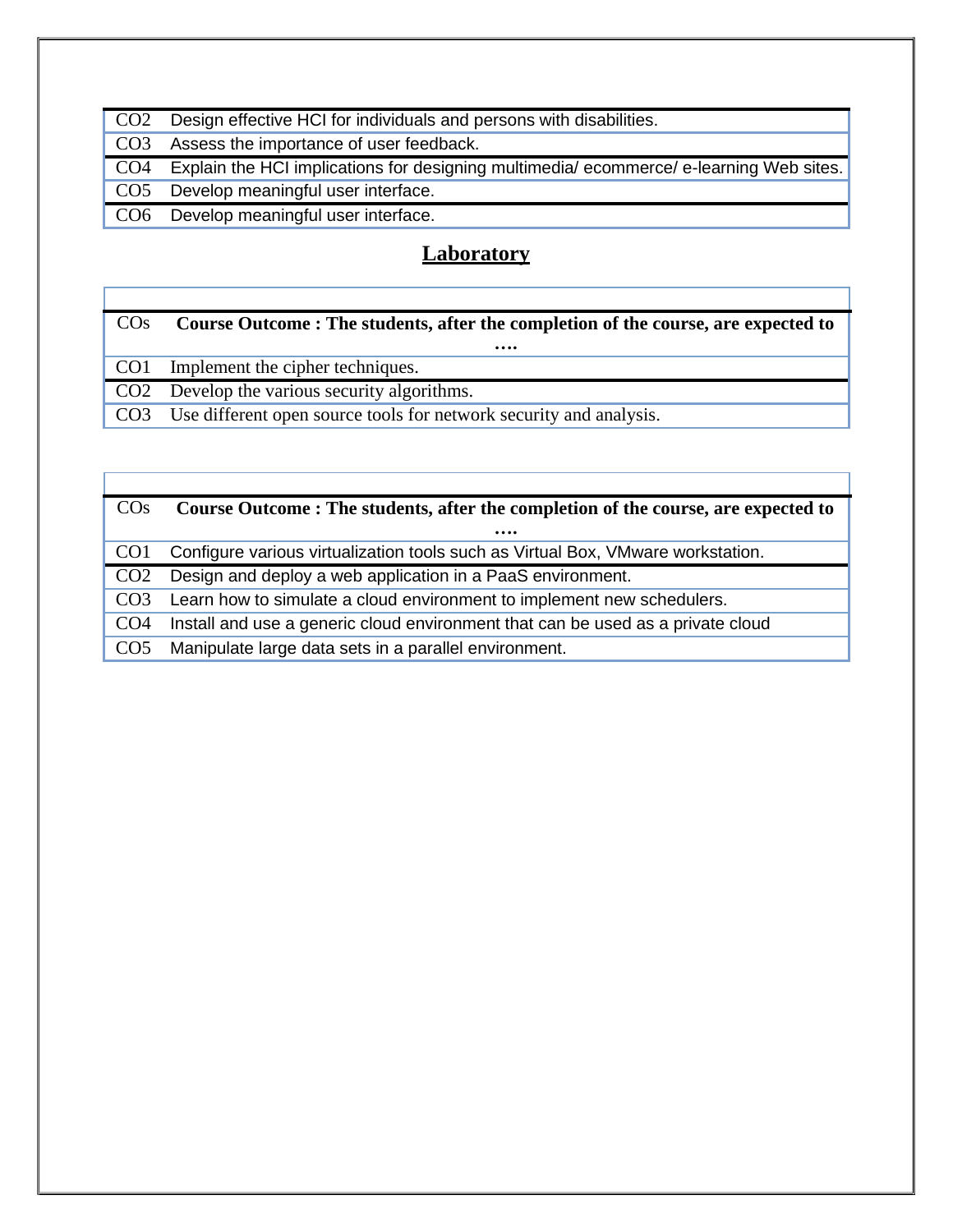| 1)  | $\overline{4}$ | Theory    | MA8402 - Probability and Queueing Theory           |
|-----|----------------|-----------|----------------------------------------------------|
| 2)  | $\overline{4}$ | Theory    | CS8491 - Computer Architecture                     |
| 3)  | $\overline{4}$ | Theory    | CS8492 - Database Management Systems               |
| 4)  | $\overline{4}$ | Theory    | CS8451 - Design and Analysis of Algorithms         |
| 5)  | 4              | Theory    | CS8493 - Operating Systems                         |
| 6)  | $\overline{4}$ | Theory    | CS8494 - Software Engineering                      |
| 7)  | $\overline{4}$ | Practical | CS8481 - Database Management Systems Laboratory    |
| 8)  | $\overline{4}$ | Practical | CS8461 - Operating Systems Laboratory              |
| 9)  | $\overline{4}$ | Practical | HS8461 - Advanced Reading and Writing              |
| 10) | 6              | Theory    | CS8651 - Internet Programming                      |
| 11) | 6              | Theory    | CS8691 - Artificial Intelligence                   |
| 12) | 6              | Theory    | CS8601 - Mobile Computing                          |
| 13) | 6              | Theory    | CS8602 - Compiler Design                           |
| 14) | 6              | Theory    | CS8603 - Distributed Systems                       |
| 15) | 6              | Theory    | IT8076 - Software Testing                          |
| 16) | 6              | Practical | CS8661 - Internet Programming Laboratory           |
| 17) | 6              | Practical | CS8662 - Mobile Application Development Laboratory |
| 18) | 6              | Practical | CS8611 - Mini Project                              |
| 19) | 6              | Practical | <b>HS8581 Professional Communication</b>           |

## **Course Outcomes – EVEN Semester 2020-2021**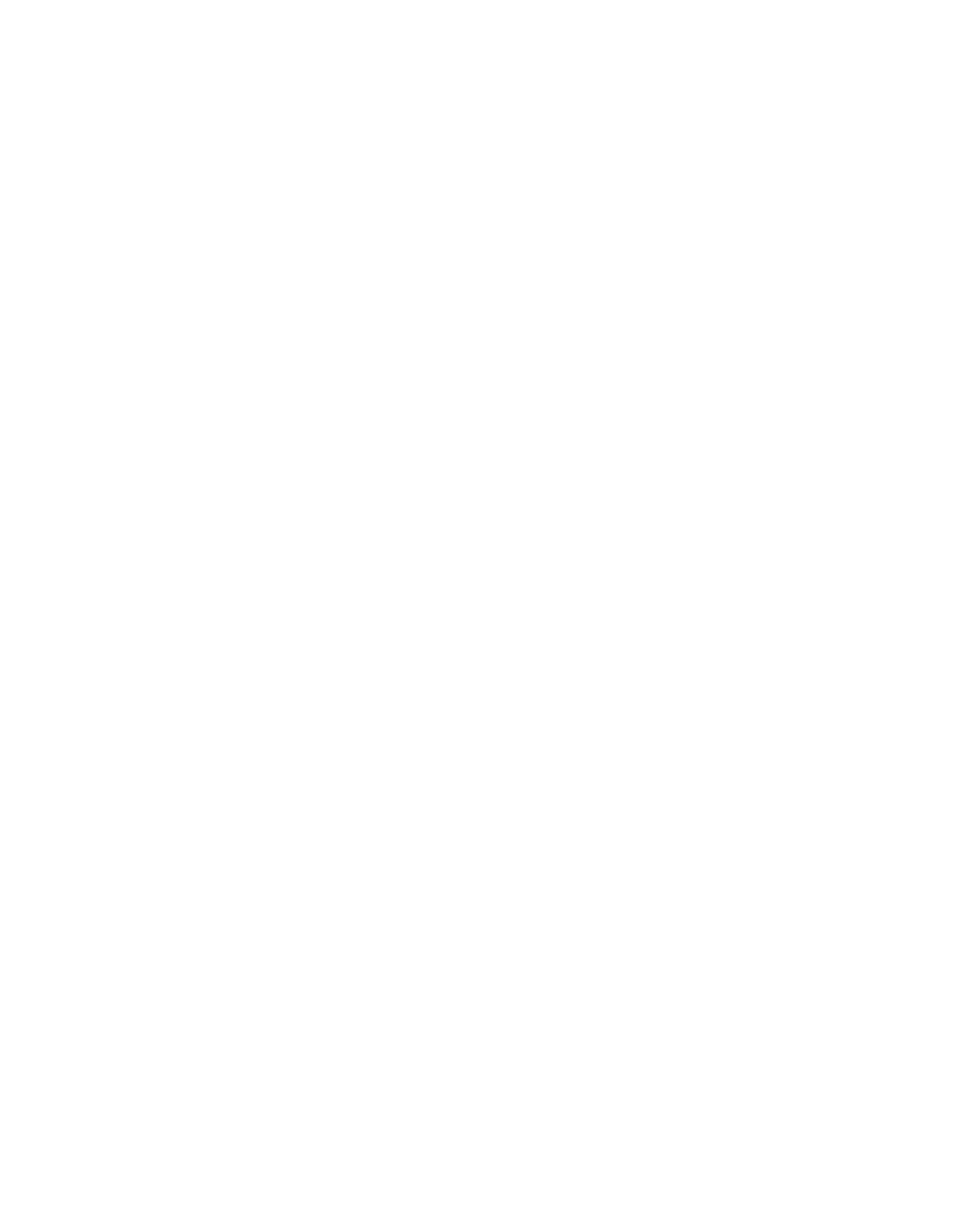## **EVEN Semester 2019-2020**

#### **4 th Semester – B.E. CSE**

| $\cos$          | Course Outcome: The students, after the completion of the course, are expected to                              |
|-----------------|----------------------------------------------------------------------------------------------------------------|
| CO1             | Find the distribution and measures of Discrete and continuous random variables                                 |
| CO <sub>2</sub> | Evaluating the measures of two dimensional Discrete and continuous random variables                            |
| CO <sub>3</sub> | Apply the concept of random processes to characterize a random signal.                                         |
| CO <sub>4</sub> | Examine Queueing Models and find the characteristics of Queueing system                                        |
| CO <sub>5</sub> | Analyzing series Queues and Queueing networks                                                                  |
| CO <sub>6</sub> | Understanding Correlation and Linear regression of two dimensional Discrete and<br>continuous random variables |

| $\cos$          | Course Outcome: The students, after the completion of the course, are expected to<br>          |
|-----------------|------------------------------------------------------------------------------------------------|
| CO <sub>1</sub> | Identify the basic organization of computer system and performance of a computer<br>system.    |
| CO <sub>2</sub> | Utilize the basic instruction set, operations and addressing modes of MIPS architecture.       |
| CO <sub>3</sub> | Examine the procedure involved in designing ALU                                                |
| CO <sub>4</sub> | Compare and Contrast the non-pipelined and pipelined data path implementation of MIPS          |
| CO <sub>5</sub> | Inspect Parallel Processing challenges, Hardware Multithreading and Multicore<br>architectures |
| CO <sub>6</sub> | Examine the performance of Memory and I/O systems.                                             |

| $\cos$          | Course Outcome: The students, after the completion of the course, are expected to<br>       |
|-----------------|---------------------------------------------------------------------------------------------|
|                 | <b>CO1</b> Discuss the fundamental concepts of relational database and SQL                  |
|                 | <b>CO2</b> Use ER model for Relational model mapping to perform database design effectively |
| CO <sub>3</sub> | Summarize the properties of transactions and concurrency control mechanisms                 |
|                 | <b>CO4</b> Outline the various storage and optimization techniques                          |
|                 | CO5 Compare and contrast various indexing strategies in different database systems          |
| CO <sub>6</sub> | Explain the different advanced databases                                                    |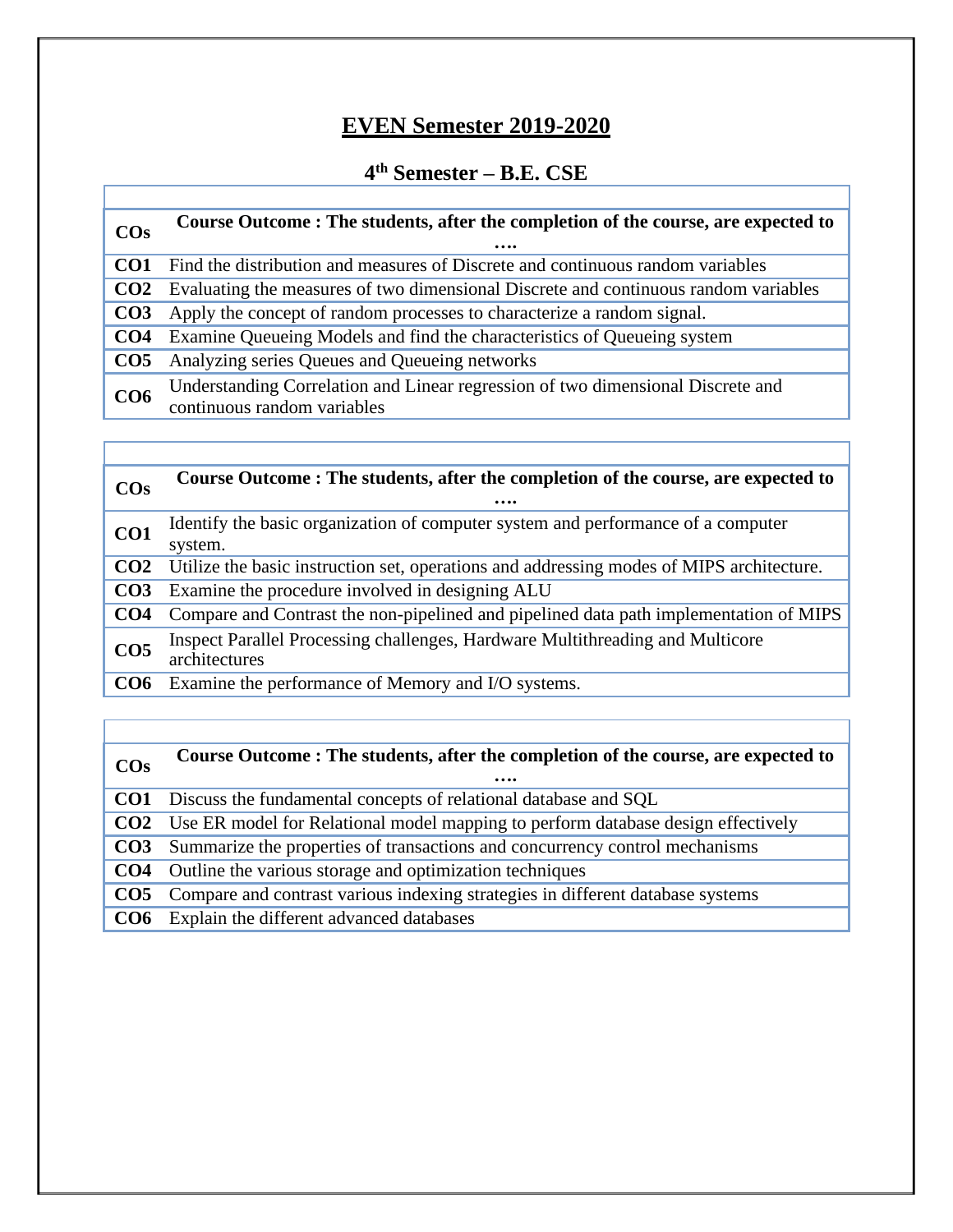### **COs Course Outcome : The students, after the completion of the course, are expected to …. CO1** Explain the Analysis of Algorithm Efficiency and Compare the Mathematical analysis for Recursive and Non-recursive algorithms. **CO2** Identify the efficiency of Brute Force And Divide-And-Conquer technique algorithms. **CO3** Identify the efficiency of Dynamic Programming And Greedy Technique algorithms. **CO4** Solve the problems using Iterative Improvement technique. **CO5** Solve the problems using Backtracking and Branch and Bound Technique. **CO6** Outline the limitations of Algorithm power.

## **COs Course Outcome : The students, after the completion of the course, are expected to**

| ww              | .                                                                                                                                                      |
|-----------------|--------------------------------------------------------------------------------------------------------------------------------------------------------|
| CO <sub>1</sub> | Explain the overall view of the computer system and operating system.                                                                                  |
| CO <sub>2</sub> | Apply various CPU scheduling algorithms, synchronization primitives and deadlock<br>handling methods                                                   |
| CO <sub>3</sub> | Compare and contrast various memory management schemes and file system<br>functionalities                                                              |
| CO <sub>4</sub> | Analyze the performance of the various page replacement algorithms and interpret the<br>file system implementation, sharing and protection mechanisms. |
| CO <sub>5</sub> | Analyze the performance of the various disk scheduling algorithms                                                                                      |
| CO <sub>6</sub> | Demonstrate administrative tasks on Linux servers and to be familiar with the basics of<br>Mobile OS like iOS and Android                              |

### **COs Course Outcome : The students, after the completion of the course, are expected to …. CO1** Identify the key activities in managing a software project and recognize different process model **CO2** Explain the concepts of Requirements Engineering and Analysis Modeling. **CO3** Outline the systematic procedures for software design and deployment. **CO4** Compare various testing and maintenance methods **CO5** Interpret the project schedule, estimate project cost and effort required. **CO6** Outline various risk management activities and identifying risks through RMMM Plan.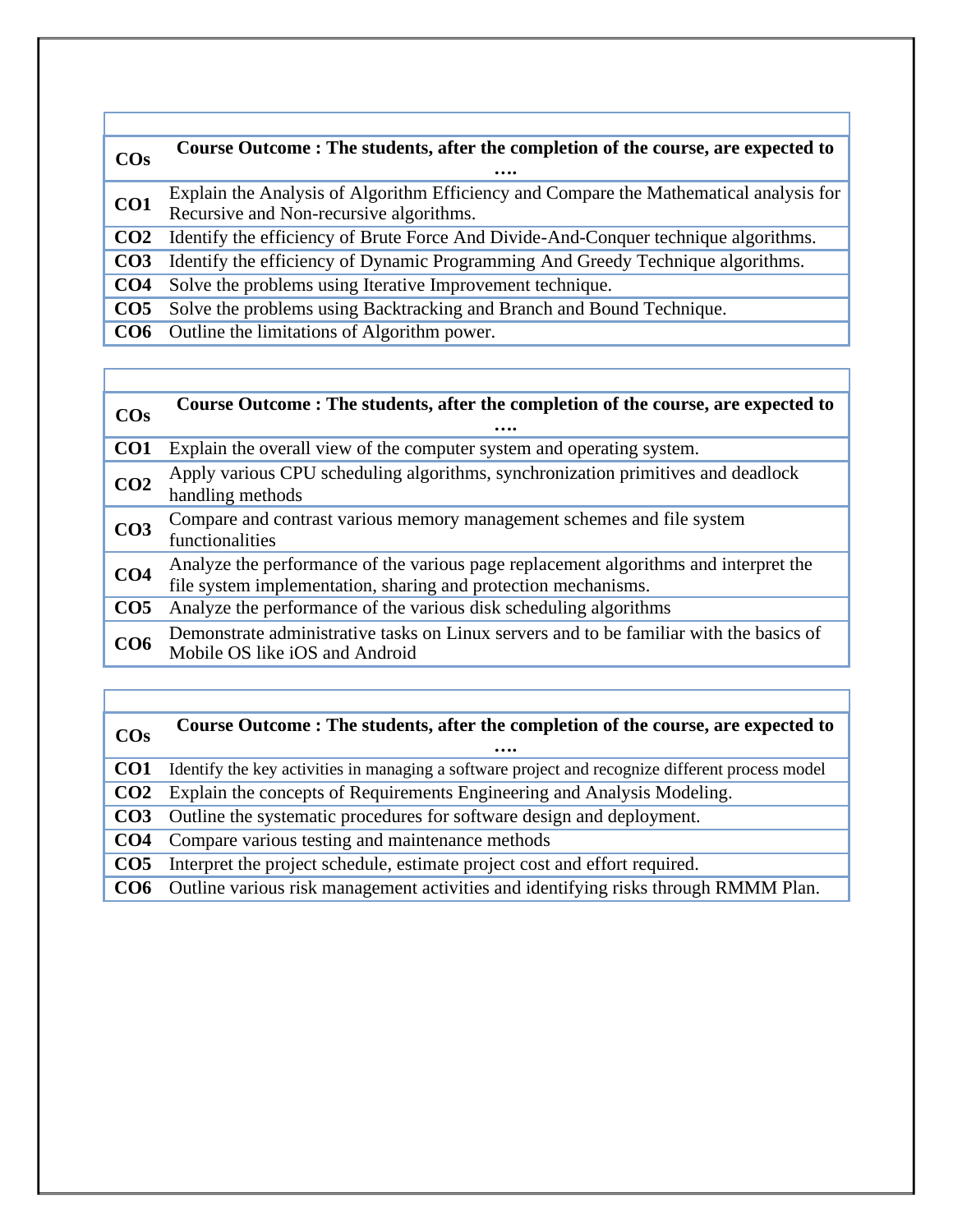#### **Laboratory**

| $\cos$          | Course Outcome : The students, after the completion of the course, are expected to |
|-----------------|------------------------------------------------------------------------------------|
| CO <sub>1</sub> | Use typical data definitions and manipulation commands.                            |
|                 | <b>CO2</b> Design applications to test Nested and Join Queries.                    |
| CO <sub>3</sub> | Implement simple applications that use Views.                                      |
| CO <sub>4</sub> | Implement applications that require a Front-end Tool.                              |
|                 | <b>CO5</b> Critically analyze the use of Tables, Views, Functions and Procedures.  |
|                 |                                                                                    |

**COs** Course Outcome : The students, after the completion of the course, are expected to ....

**CO1** Compare the performance of various CPU Scheduling Algorithms.

**CO2** Implement Deadlock avoidance and Detection Algorithms.

**CO3** Implement Semaphores.

**CO4** Create processes and implement IPC.

**CO5** Analyze the performance of the various Page Replacement Algorithms.

**CO6** Implement File Organization and File Allocation Strategies.

| $\cos$          | Course Outcome : The students, after the completion of the course, are expected to |
|-----------------|------------------------------------------------------------------------------------|
| CO <sub>1</sub> | Write different types of essays.                                                   |
|                 | <b>CO2</b> Write winning job applications.                                         |
|                 | <b>CO3</b> Read and evaluate texts critically.                                     |
| CO <sub>4</sub> | Display critical thinking in various professional contexts                         |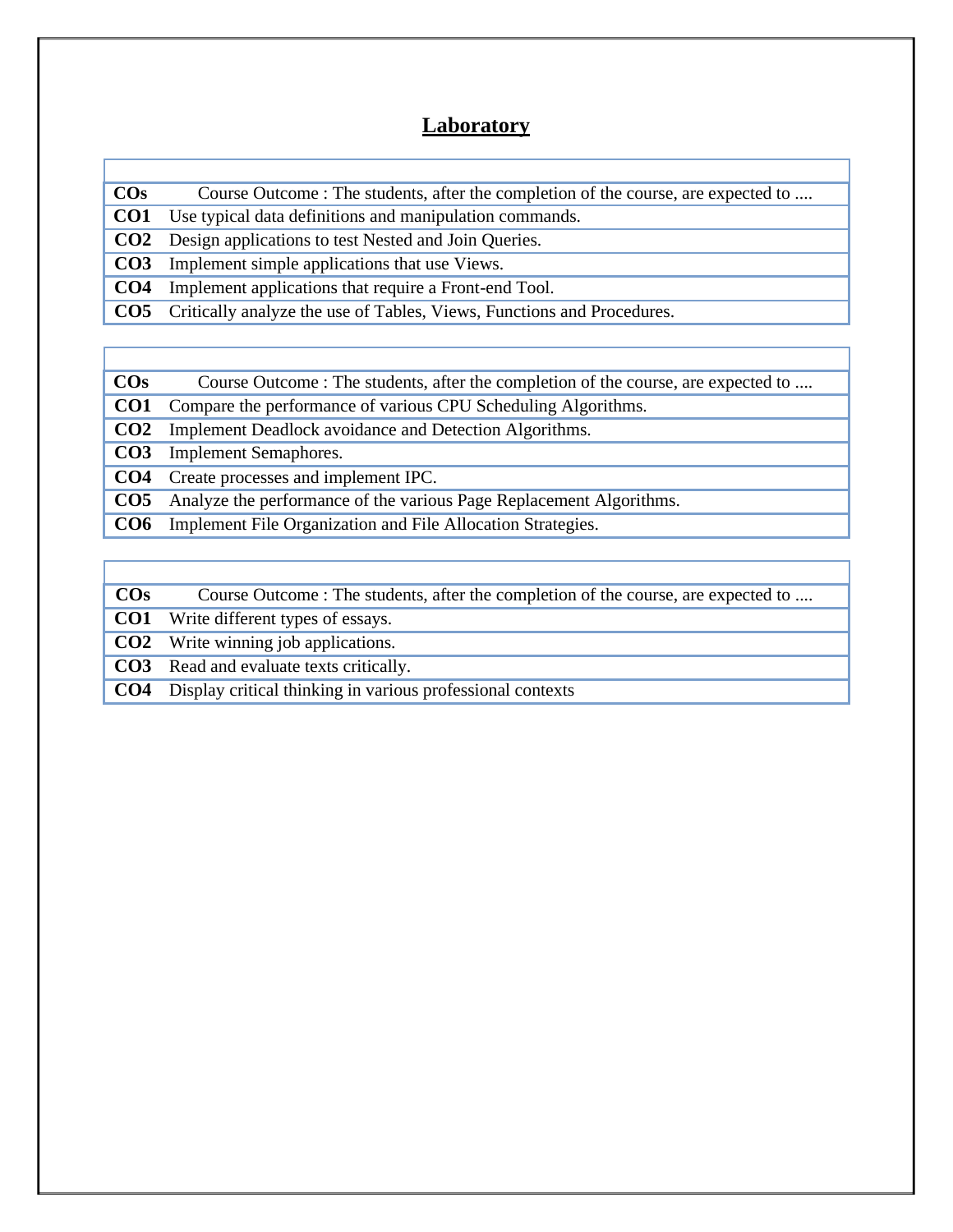#### **6 th Semester – B.E. CSE**

| $\cos$          | Course Outcome: The students, after the completion of the course, are expected to                                                  |
|-----------------|------------------------------------------------------------------------------------------------------------------------------------|
| CO <sub>1</sub> | Create a basic website using HTML and Cascading Style Sheets                                                                       |
| CO <sub>2</sub> | Design and implement dynamic web page with validation using JavaScript objects and by applying different event handling mechanisms |
| CO <sub>3</sub> | Access JSON data files and use the content within JavaScript                                                                       |
| CO <sub>4</sub> | Design and implement server side programs using Servlets, JDBC and JSP                                                             |
| CO <sub>5</sub> | Design and implement simple web page in PHP, and to present data in XML format                                                     |
|                 | <b>CO6</b> Design a simple web page using AJAX                                                                                     |

#### **COs Course Outcome : The students, after the completion of the course, are expected to …. CO1** Use appropriate search algorithms for any AI problem. **CO2** Represent a problem using first order and predicate logic.

**CO3** Provide the apt agent strategy to solve a given problem.

**CO4** Design software agents to solve a problem.

**CO5** Design applications for NLP that use Artificial Intelligence.

| $\cos$          | Course Outcome: The students, after the completion of the course, are expected to<br>                             |
|-----------------|-------------------------------------------------------------------------------------------------------------------|
| CO1             | Understand the basic concepts of mobile computing                                                                 |
| CO <sub>2</sub> | Explain the basics of mobile telecommunication systems                                                            |
| CO <sub>3</sub> | Illustrate the generations of telecommunication systems in wireless networks                                      |
| CO <sub>4</sub> | Demonstrate the functionality of MAC, network layer and Identify a routing protocol for<br>a given Ad hoc network |
| CO <sub>5</sub> | Explain the functionality of Transport and Application layers                                                     |
| CO <sub>6</sub> | Develop a mobile application using android/blackberry/ios/Windows SDK                                             |

| $\cos$          | Course Outcome: The students, after the completion of the course, are expected to<br>$\bullet\bullet\bullet\bullet$ |
|-----------------|---------------------------------------------------------------------------------------------------------------------|
|                 | <b>CO1</b> Design various phases of compiler, a lexical analyzer and use LEX tool.                                  |
|                 | <b>CO2</b> Design a syntax analyzer and use YACC tool.                                                              |
|                 | <b>CO3</b> Discuss intermediate code generation.                                                                    |
|                 | CO4 Discuss the various storage allocation strategies and implement a code generator.                               |
| CO <sub>5</sub> | Apply the various optimization techniques.                                                                          |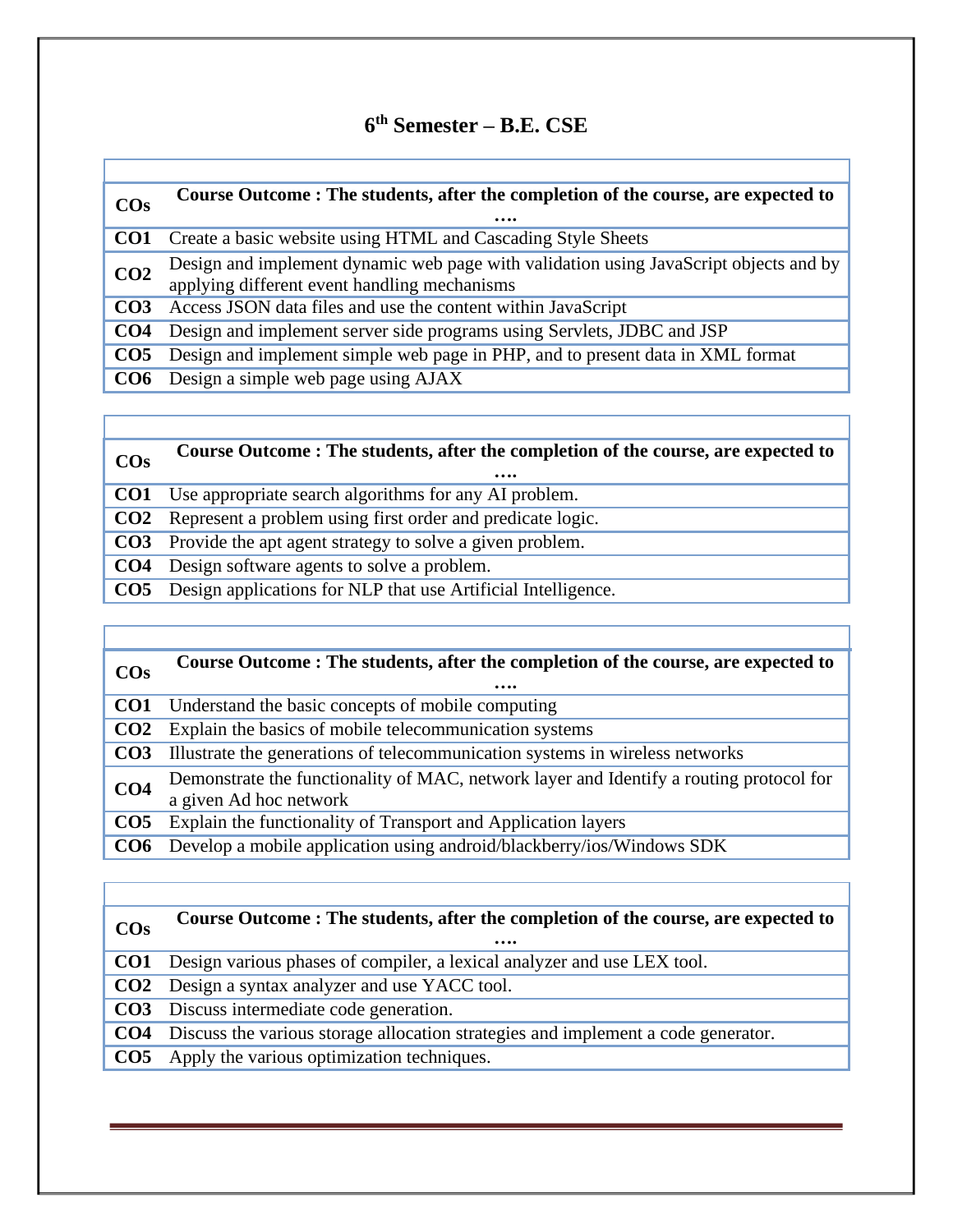| $\cos$          | Course Outcome: The students, after the completion of the course, are expected to            |
|-----------------|----------------------------------------------------------------------------------------------|
| CO <sub>1</sub> | Elucidate the foundations and issues of distributed systems.                                 |
| CO <sub>2</sub> | Understand the various synchronization issues and global state for distributed systems.      |
| CO <sub>3</sub> | Comprehend the Mutual Exclusion and Deadlock detection algorithms in distributed<br>systems. |
| CO <sub>4</sub> | Show the use of agreement protocols and fault tolerance mechanisms in distributed<br>systems |
| CO <sub>5</sub> | Relate the features of peer-to-peer and distributed shared memory systems                    |
| CO <sub>6</sub> | Interpret the real-time distributed system applications                                      |

# **COs Course Outcome : The students, after the completion of the course, are expected to**

**….**

- **CO1** Design test cases suitable for a software development for different domains
- **CO2** Identify suitable tests to be carried out
- **CO3** Prepare test planning based on the document
- **CO4** Document test plans and test cases designed
- **CO5** Use automatic testing tools
- **CO6** Develop and validate a test plan